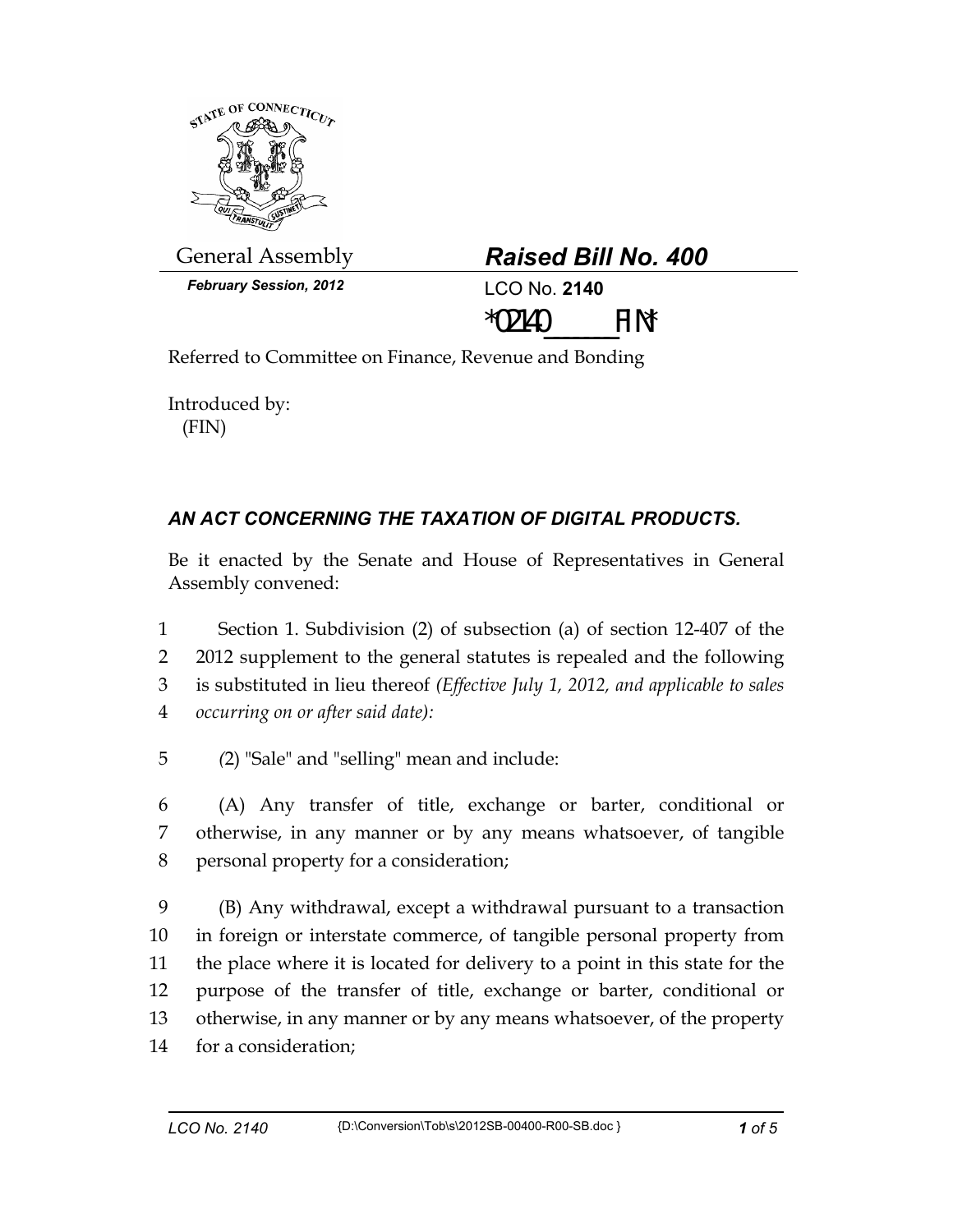15 (C) The producing, fabricating, processing, printing or imprinting of 16 tangible personal property for a consideration for consumers who 17 furnish either directly or indirectly the materials used in the 18 producing, fabricating, processing, printing or imprinting, including, 19 but not limited to, sign construction, photofinishing, duplicating and 20 photocopying;

- 21 (D) The furnishing and distributing of tangible personal property 22 for a consideration by social clubs and fraternal organizations to their 23 members or others;
- 24 (E) The furnishing, preparing, or serving for a consideration of food, 25 meals or drinks;

26 (F) A transaction whereby the possession of property is transferred 27 but the seller retains the title as security for the payment of the price;

28 (G) A transfer for a consideration of the title of tangible personal 29 property which has been produced, fabricated or printed to the special 30 order of the customer, or of any publication, including, but not limited 31 to, sign construction, photofinishing, duplicating and photocopying;

32 (H) A transfer for a consideration of the occupancy of any room or 33 rooms in a hotel or lodging house for a period of thirty consecutive 34 calendar days or less;

35 (I) The rendering of certain services, as defined in subdivision (37) 36 of this subsection, for a consideration, exclusive of such services 37 rendered by an employee for the employer;

38 (J) The leasing or rental of tangible personal property of any kind 39 whatsoever, including, but not limited to, motor vehicles, linen or 40 towels, machinery or apparatus, office equipment and data processing 41 equipment, provided for purposes of this subdivision and the 42 application of sales and use tax to contracts of lease or rental of 43 tangible personal property, the leasing or rental of any motion picture 44 film by the owner or operator of a motion picture theater for purposes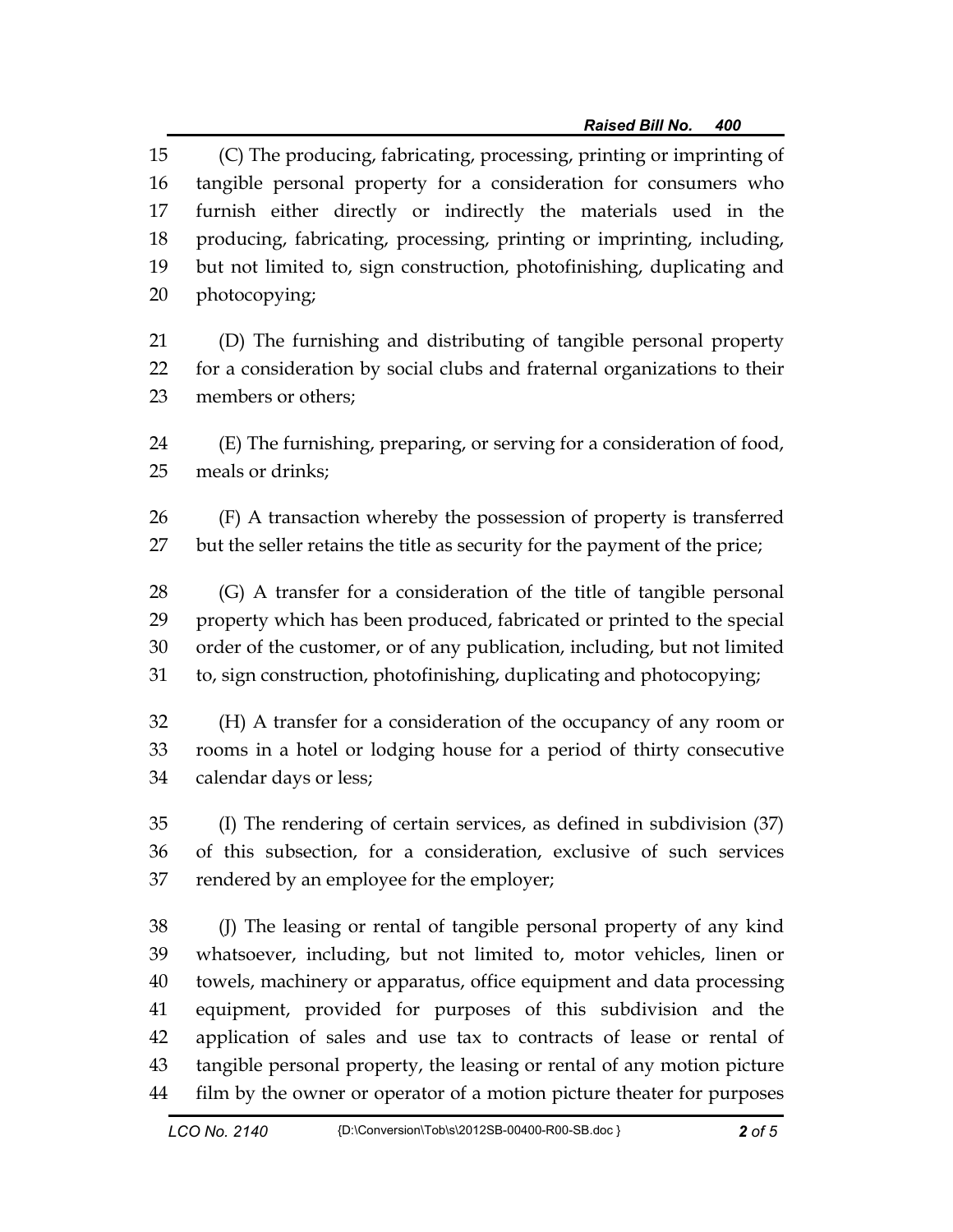45 of display at such theater shall not constitute a sale within the meaning 46 of this subsection;

47 (K) The rendering of telecommunications service, as defined in 48 subdivision (26) of this subsection, for a consideration on or after 49 January 1, 1990, exclusive of any such service rendered by an employee 50 for the employer of such employee, subject to the provisions related to 51 telecommunications service in accordance with section 12-407a;

52 (L) (i) The rendering of community antenna television service, as 53 defined in subdivision (27) of this subsection, for a consideration on or 54 after January 1, 1990, exclusive of any such service rendered by an 55 employee for the employer of such employee. For purposes of this 56 chapter, "community antenna television service" includes service 57 provided by a holder of a certificate of cable franchise authority 58 pursuant to section 16-331p, and service provided by a community 59 antenna television company issued a certificate of video franchise 60 authority pursuant to section 16-331e for any service area in which it 61 was not certified to provide community antenna television service 62 pursuant to section 16-331 on or before October 1, 2007;

63 (ii) The rendering of certified competitive video service, as defined 64 in subdivision (38) of this subsection, for consideration on or after 65 October 1, 2007, exclusive of any such service rendered by an 66 employee for the employer of such employee;

67 (M) The transfer for consideration of space or the right to use any 68 space for the purpose of storage or mooring of any noncommercial 69 vessel, exclusive of dry or wet storage or mooring of such vessel 70 during the period commencing on the first day of November in any 71 year to and including the thirtieth day of April of the next succeeding 72 year;

73 (N) The sale for consideration of naming rights to any place of 74 amusement, entertainment or recreation within the meaning of 75 subdivision (3) of section 12-540;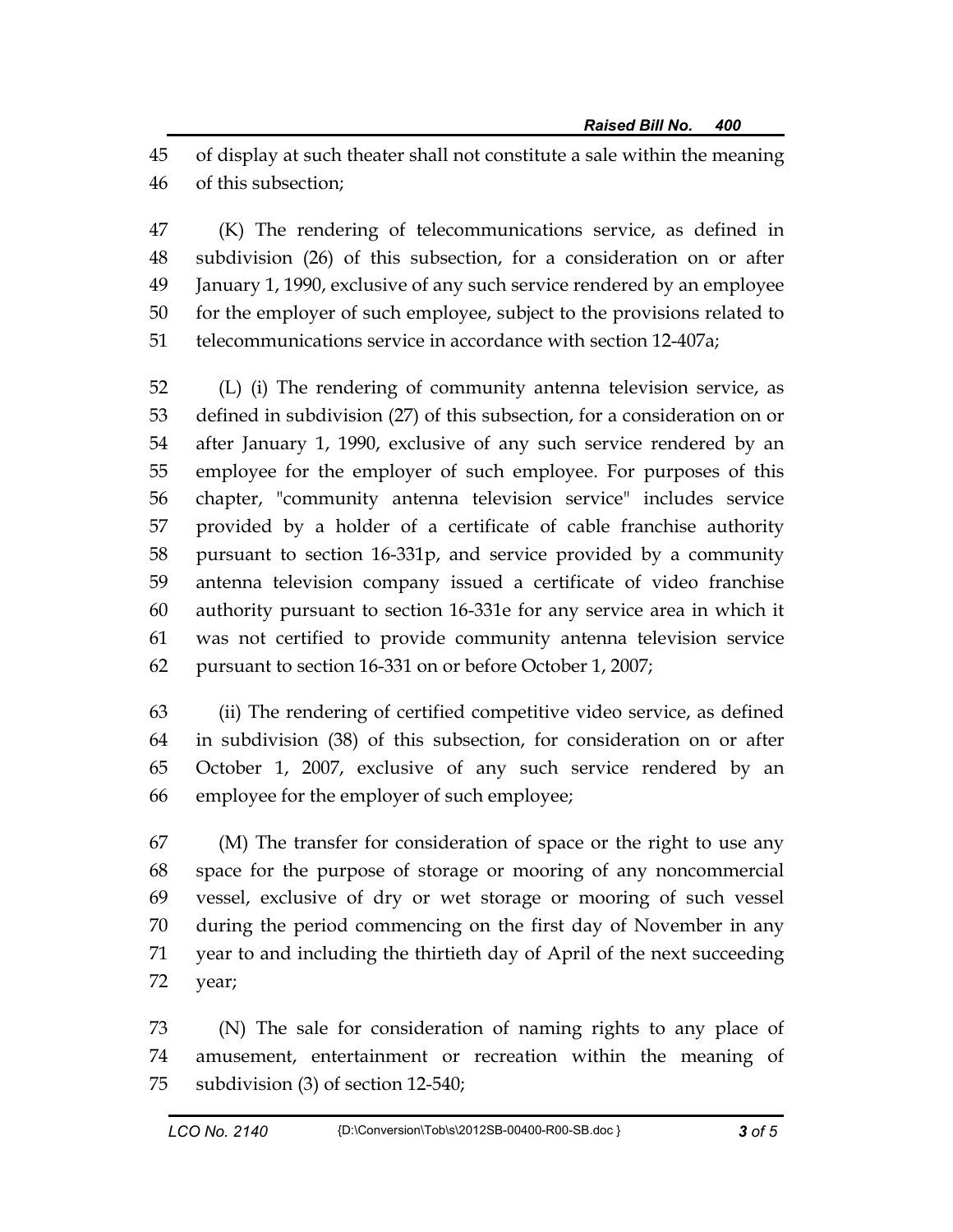76 (O) The transfer for consideration of a prepaid telephone calling 77 service, as defined in subdivision (34) of this subsection, and the 78 recharge of a prepaid telephone calling service, provided, if the sale or 79 recharge of a prepaid telephone calling service does not take place at 80 the retailer's place of business and an item is shipped by the retailer to 81 the customer, the sale or recharge shall be deemed to take place at the 82 customer's shipping address, but, if such sale or recharge does not take 83 place at the retailer's place of business and no item is shipped by the 84 retailer to the customer, the sale or recharge shall be deemed to take 85 place at the customer's billing address or the location associated with 86 the customer's mobile telephone number; **[**and**]**

87 (P) The furnishing by any person, for a consideration, of space for 88 storage of tangible personal property when such person is engaged in 89 the business of furnishing such space, but "sale" and "selling" do not 90 mean or include the furnishing of space which is used by a person for 91 residential purposes. As used in this subparagraph, "space for storage" 92 means secure areas, such as rooms, units, compartments or containers, 93 whether accessible from outside or from within a building, that are 94 designated for the use of a customer, where the customer can store and 95 retrieve property, including self-storage units, mini-storage units and 96 areas by any other name to which the customer has either unlimited 97 free access or free access within reasonable business hours or upon 98 reasonable notice to the service provider to add or remove property, 99 but does not mean the rental of an entire building, such as a 100 warehouse. For purposes of this subparagraph, furnishing space for 101 storage shall not include general warehousing and storage, where the 102 warehouse typically handles, stores and retrieves a customer's 103 property using the warehouse's staff and equipment and does not 104 allow the customer free access to the storage space and shall not 105 include accepting specific items of property for storage, such as 106 clothing at a dry cleaning establishment or golf bags at a golf club; and

107 (Q) The electronic transfer, for a consideration, of any digital 108 product, as defined in subdivision (42) of this subsection, that grants to